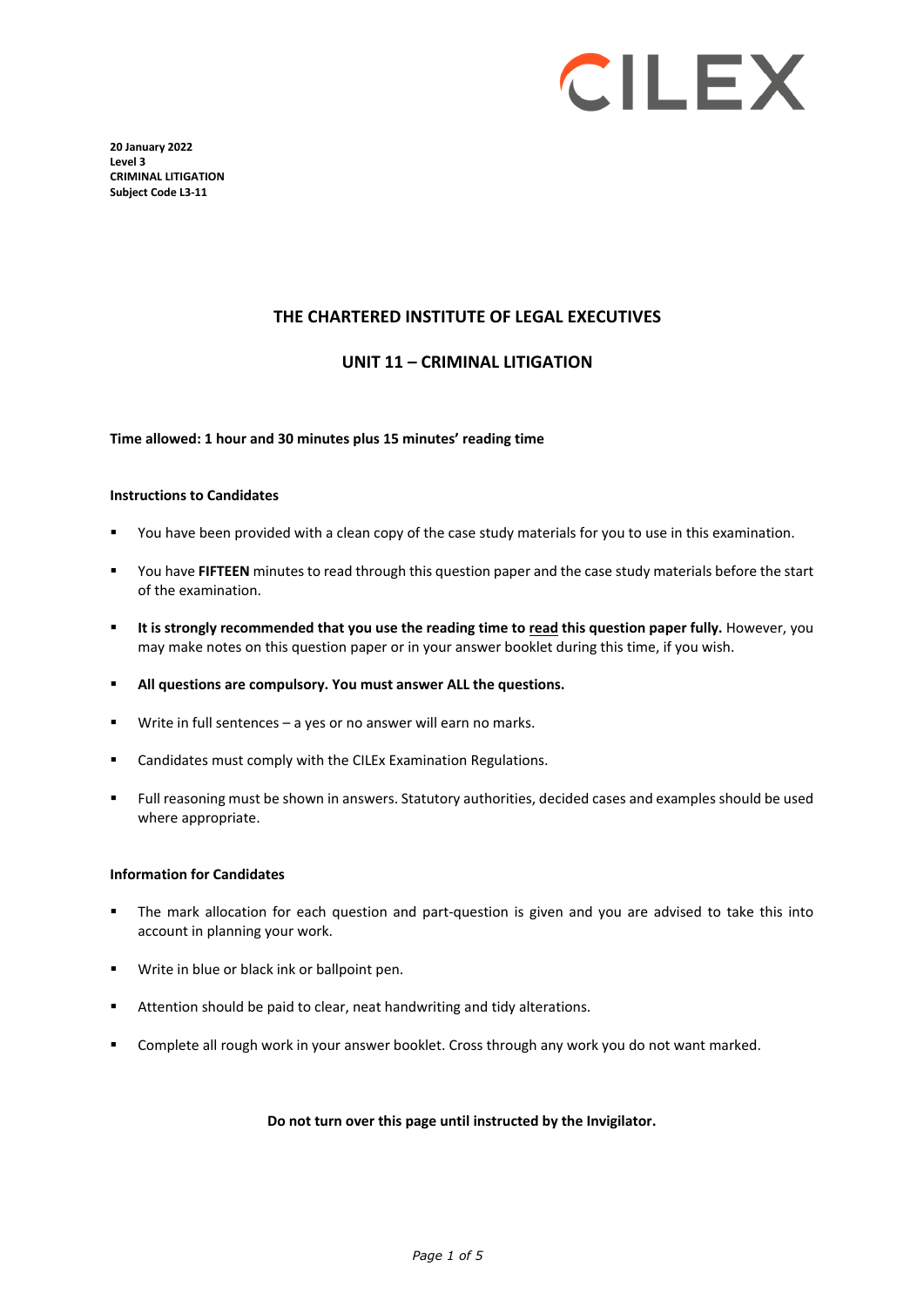Reference: Question relates to **Documents 1, 2 and 3** of the case study materials

(a) (i) Explain, with statutory reference, the relevant aspects of the two key conditions which must be met for PC Alton to lawfully arrest Jonty Adams.

*(3 marks)*

(ii) Explain whether PC Alton's arrest of Jonty Adams was lawful, applying the above two key conditions and giving statutory references.

*(6 marks)*

(b) Explain the implications for Jonty of giving the 'no comment' interview.

# *(4 marks)*

(c) (i) Describe the rules which the police must follow when taking a suspect's fingerprints.

### *(4 marks)*

(ii) Explain whether the police acted lawfully when taking Jonty's fingerprints.

*(3 marks)*

*(Total: 20 marks)*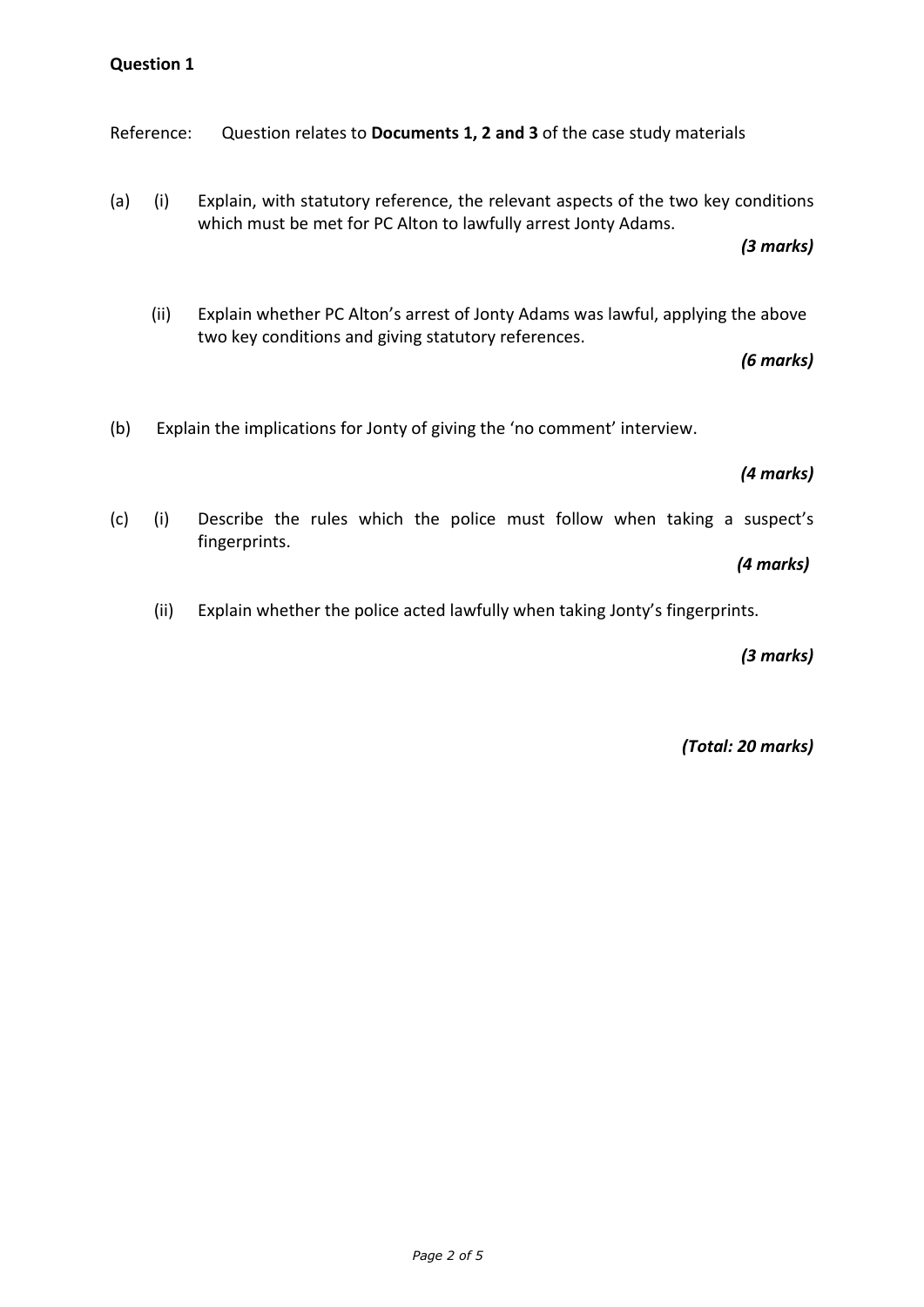Reference: Question relates to **Documents 1, 2 and 3** of the case study materials

(a) Describe the key events at Jonty's first hearing in the Magistrates' Court.

# *(4 marks)*

(b) (i) Identify any **three** factors which the court will have regard to in determining whether to retain jurisdiction for Jonty's case and cite the statutory authority.

# *(4 marks)*

(ii) Explain whether the magistrates are likely to retain jurisdiction, giving the most persuasive reason.

# *(3 marks)*

(c) (i) Explain the legal requirements on the Prosecution in respect of providing and serving the Initial Details of the Prosecution Case (IDPC).

# **Note: Do NOT explain the specific contents of the IDPC e.g. defendant's previous convictions**

# *(4 marks)*

(ii) Explain why timely disclosure of the IDPC is essential in either way cases such as Jonty's.

### **(***2 marks)*

*(Total: 17 marks)*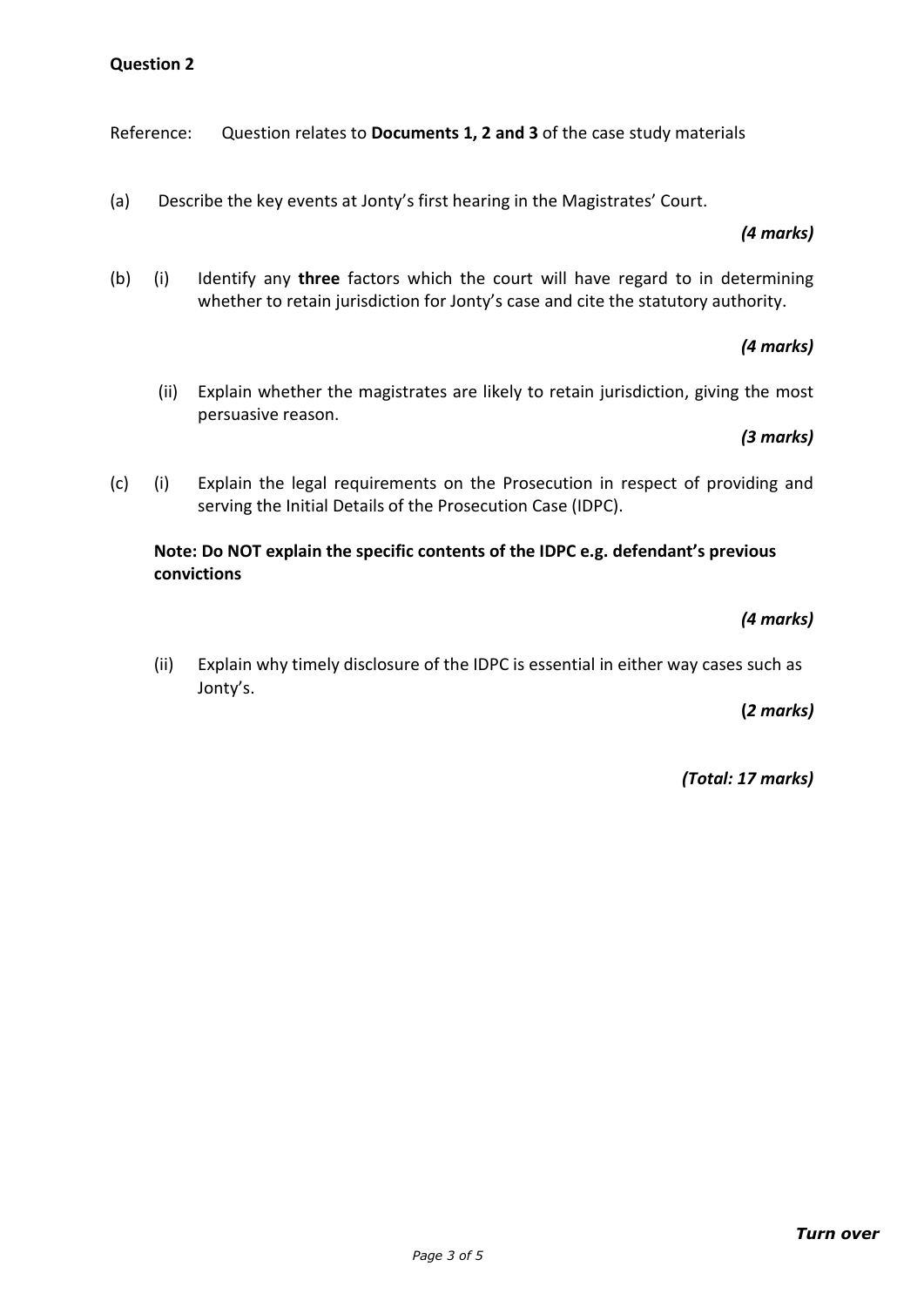Reference: Question relates to **Documents 4 and 5** of the case study materials

(a) Identify who decides whether a suspect is released subject to police bail and which statutory reference provides for this.

*(2 marks)*

*(4 marks)*

(b) Explain the difference between police bail and court bail.

# **Maria Wu is ultimately charged with causing grievous bodily harm (GBH) with intent contrary to section 18 Offences Against the Person Act 1861.**

(c) Explain the requirements for publicly funded representation for Maria Wu in the Crown Court.

*(5 marks)*

(d) Describe the key stages in the defence case in a Crown Court Trial.

#### *(5 marks)*

(e) State the purpose of the judge's summing up and describe one point which it should contain.

*(2 marks)*

*(Total: 18 marks)*